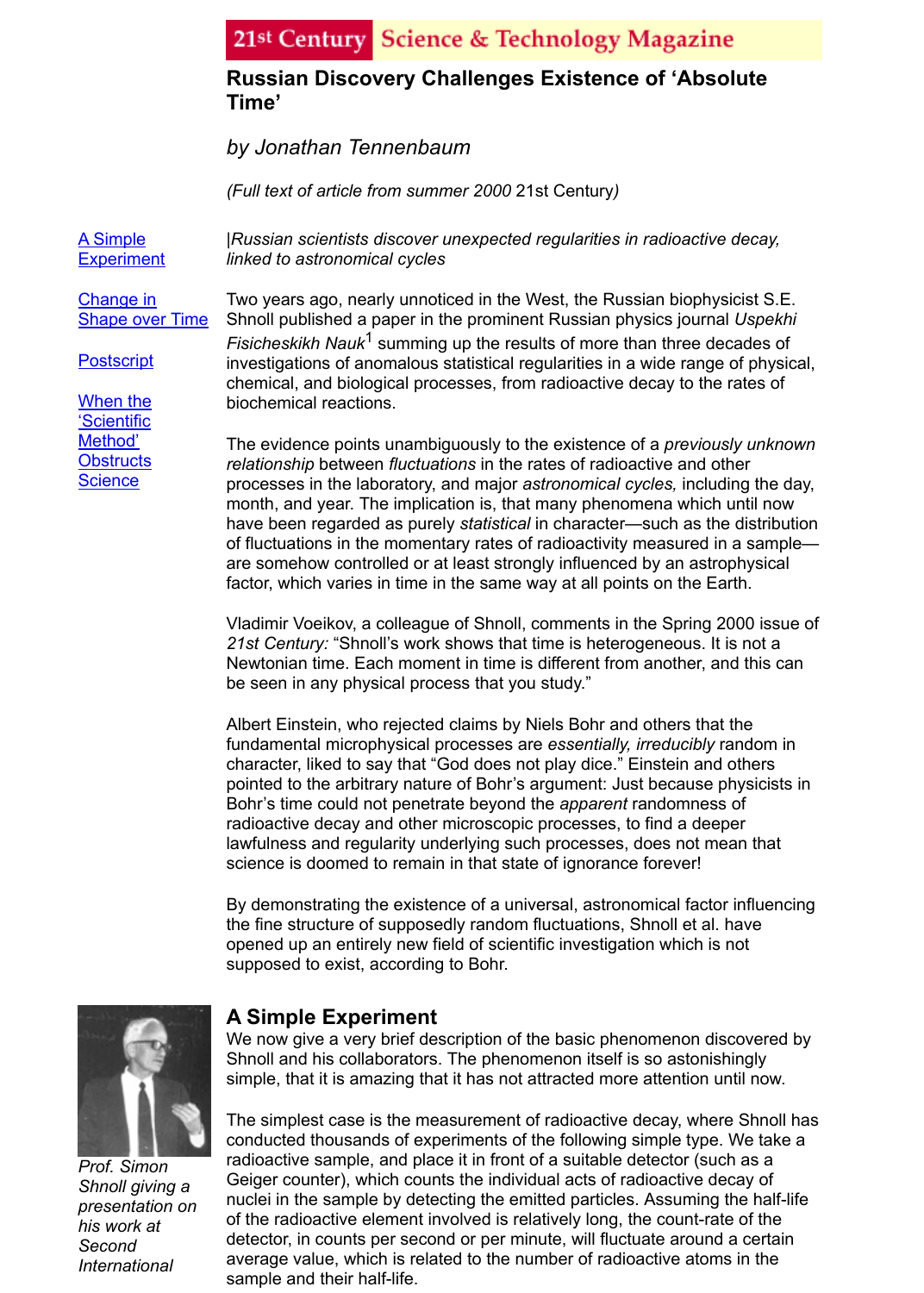period of time (10 seconds, or a minute for example), and record the number of counts during each of a series of consecutive intervals of the given length. This gives us a sequence of whole numbers. We construct a histogram, by plotting the *number of times* a given whole number appears in the sequence, as a function of the number.

Now, from the standpoint of simple statistics we would expect the histogram curve to have a simple bell shape, with a maximum around the number corresponding to the overall average number of counts, and then declining gradually on both sides. Naturally, if the number of measurements is small, the histogram will look more irregular, owing to the effect of random fluctuations; but we would expect that as we increase the total time of measurement, the curve would become closer and closer to the ideal mathematical bell curve.

However, real measurements of radioactivity and many other processes, carried out by Shnoll and others over many years, give a completely different result! The histograms typically show several clearly defined peaks, which do not "smooth out" as we increase the number of measurements, but which actually become more and more pronounced!

In four histograms, each plotting the results of 1,200 consecutive measurements of the radioactivity of a sample of the iron isotope Fe-55, over 36-second intervals, the largest peak corresponds to the average count, of about 31,500 pulses per 36 seconds; but there are a number of other peaks, which we can see emerging more and more clearly as we follow the cumulative results of the first 100, 200, 300, and so on, measurements as "layers" under the main curve (Figure 1).

### **Change in Shape over Time**

The histograms, made from more than two days from four successive 12 hour-long series of measurements, show another typical phenomenon discovered by Shnoll: The shapes of the histograms change over time (Figure  $\sqrt{2}$ . Most remarkably, the shapes of histograms for independent measurement taken over the same time period, tend to be very similar.

For example, simultaneous measurement of the reaction rate of ascorbic acid dichlorophenolindophenol (DCPIP), and beta activity of carbon-14 show histograms of very similar shape.

These and a large number of other experiments carried out by Shnoll and his collaborators over many years, point unambiguously to the existence of a universal factor influencing the shapes of histograms, and which varies in time. Furthermore, the Russian researchers have discovered well-defined [periods, over which similar histogram shapes tend to recur \(Figure 3\).](http://21stcenturysciencetech.com/articles/sholl2.html)

To do this, they devised a computer-based algorithm for measuring the relative degree of "closeness" or similarity of histogram shapes, and on this basis carried out a computer analysis of hundreds of histograms taken over a long period. Examining the distribution of time intervals between "similar" histograms, they found strong peaks at 0 hours (that is, histograms made independently at the same time tend to be similar), at approximately 24 hours,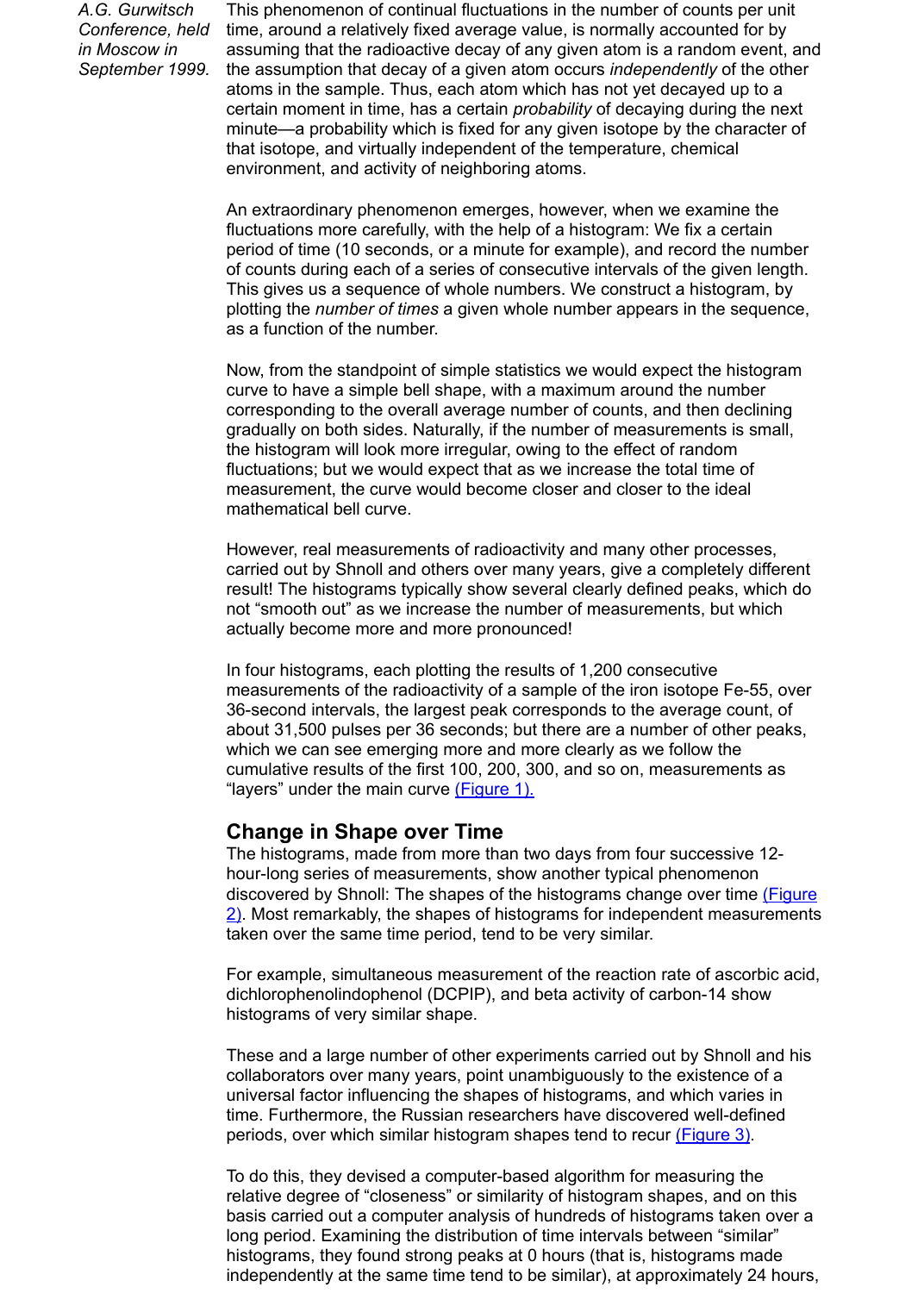at 27.28 days (probably corresponding to the synodic rotation of the Sun), and at three time intervals close to a year: 364.4, 365.2 and 366.6 days.

More recent data, just reported to the author, indicate that the "24-hour" period is actually slightly shorter, and corresponds quite precisely to a sidereal day! The latter would suggest, that at least one astronomical factor influencing histogram shape may originate *outside* the solar system, being associated with the orientation of the measuring station relative to the galaxy, and not only relative to the Sun.

Shnoll concludes: "From the data presented above, it follows that the 'idea of shape'—the fine structure of distributions of results of measurements of processes of diverse nature—is determined by cosmological factors." He does not put forward a definite hypothesis concerning the nature of the these factors, but suggests as a possibility the notion of a global "change of spacetime structure," and notes that "a sound analysis of such a hypothesis will possibly require experiments under different gravitational conditions."

Clearly, these results should be intensively followed up by scientists around the world.

*Jonathan Tennenbaum, based in Wiesbaden, Germany, is a member of the scientific advisory board of* 21st Century Science & Technology *magazine. He heads the Fusion Energy Foundation in Europe.*

#### **Notes**

1. See S.E. Shnoll, V.A. Kolombet, E.V. Pozharskii, T.A. Zenchenko, I.M. Zvereva, and A.A. Konradov, 1998. "Realization of discrete states during fluctuations in macroscopic processes," in *Uspekhi Fisicheskikh Nauk,* Vol. 41, No. 10, pp. 1025-1035. A new paper is currently in preparation. Shnoll's group is based at Moscow State University.

### **When the 'Scientific Method' Obstructs Science**

*Excerpts from the "Conclusion" of Shnoll et al., "Realization of discrete states during fluctuations in macroscopic processes," in* Uspekhi Fisicheskikh Nauk, *Vol. 41, No. 10, pp. 1025-1035.*

Concluding this brief account of studies performed at our laboratory, we would like to anticipate some naturally arising questions. Forty years have passed since our first publication in 1958. Why then have there been no results from other laboratories? We believe that the main reason is that other researchers are too well aware of the "principles of science." We are talking of the "spread of readings" of measurements. The "spread of readings" is something to be eliminated rather than studied. When physicists or chemists get a scatter of data greater than anticipated on account of inaccuracies of individual stages of investigations, the physicist will reach out for his soldering iron and screwdriver, and the chemist will check the purity of reactants and the quality of distilled water.

Another reason is that the accepted methods of statistical data processing based on the central limit theorems are not suited for analysis of the fine structure of the distributions. The criteria of conformity of hypotheses just "overlook" this fine structure. The distributions are averaged and smoothed. . . . Moreover, the majority of problems do not require knowledge of the fine structure of the distributions.

A third reason is a lack of confidence that this phemomenon is at all possible. The scatter of data is associated with the concept of "error." We have spent many years looking for possible artifacts. Our main task therefore consisted in proving the "theorem of existence." This task may be deemed completed. The acceptance of the phenomenon itself—the realization of the discrete spectrum of allowed states, which at any given time is similar for processes of entirely different nature, and which is attributable to to cosmophysical forces requires some psychological effort. . . .